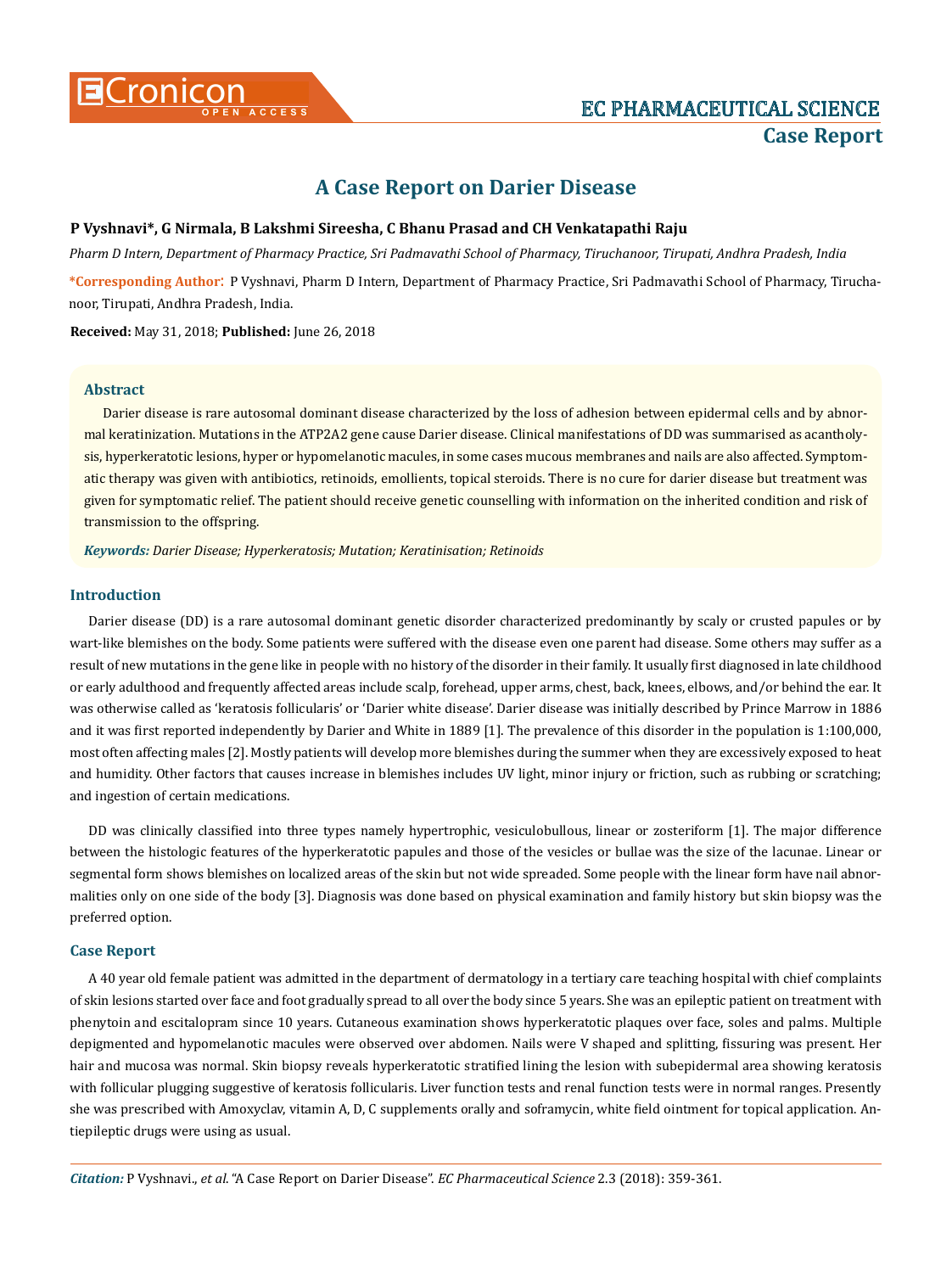

 *Figure 1, 2: Hyperkeratotic plaques on legs.* 



*Figure 3: Hypopigmented macules on palms.*

#### **Discussion**

Darier disease is rare autosomal dominant disease characterized by the loss of adhesion between epidermal cells and by abnormal keratinization. Mutations of the *ATP2A2* gene is the main reason for Darier disease. This gene provides instructions for producing an enzyme SERCA2 which acts as a pump that helps to control the level of calcium ions inside cells, particularly in the endoplasmic reticulum and the sarcoplasmic reticulum. Mutations in the *ATP2A2* gene result in insufficient amounts of functional SERCA2 enzyme. A lack of SERCA2 enzyme reduces calcium levels in the endoplasmic reticulum, causing it to become dysfunctional. This abnormal intracellular  $Ca^{2}$  signalling results in irregular organisation or maturation of complexes accountable for cell adhesion. Hence the key pathology of DD are Abnormal keratinocyte-keratinocyte adhesions and aberrant epidermal keratinisation [4]. The clinical severity of the disease depends on range of reduction in functional SERCA2 enzyme.